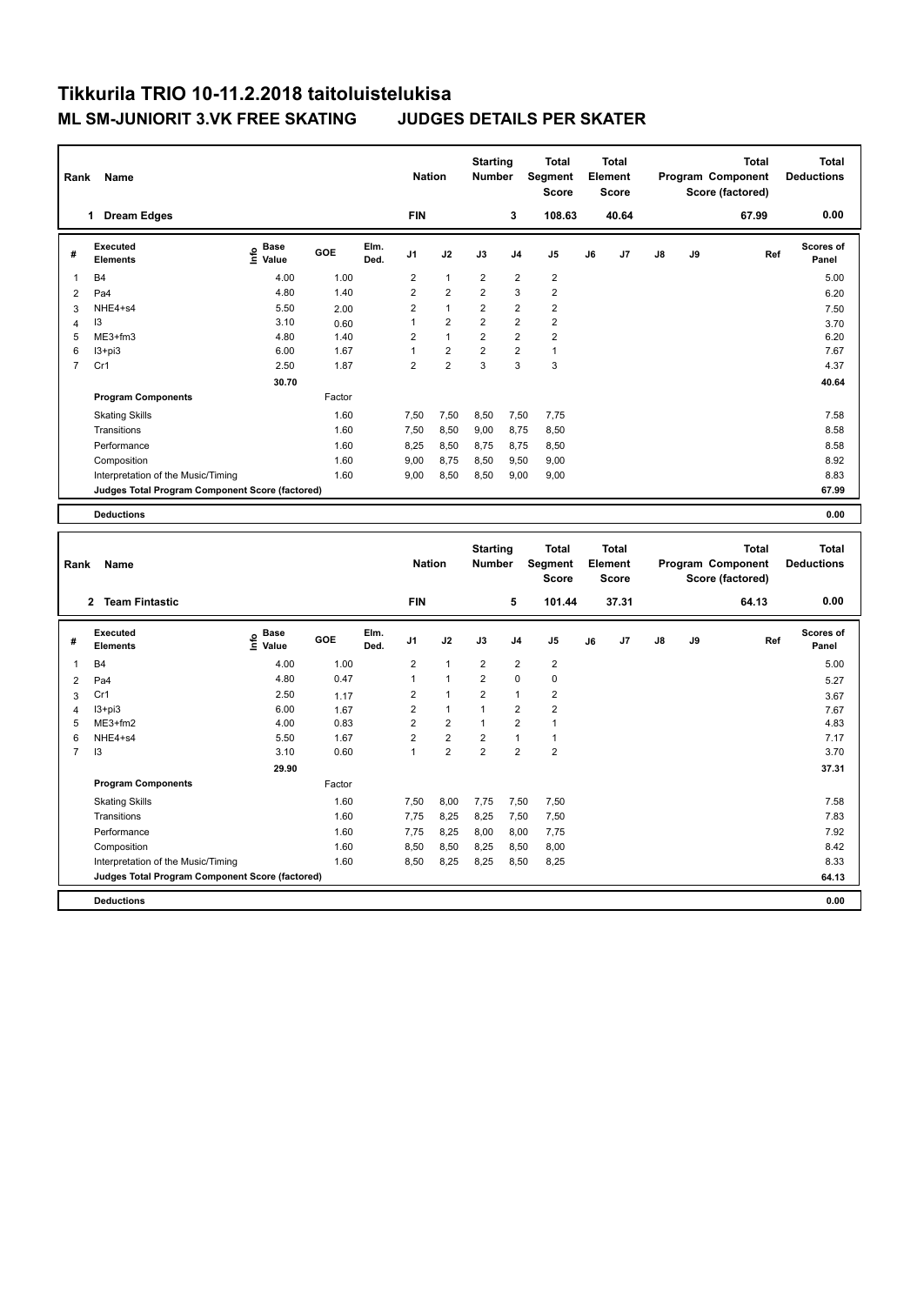## **Tikkurila TRIO 10-11.2.2018 taitoluistelukisa ML SM-JUNIORIT 3.VK FREE SKATING JUDGES DETAILS PER SKATER**

| Rank                    | Name                                            |                                  |        |              | <b>Nation</b>  |                | <b>Starting</b><br><b>Number</b> |                | <b>Total</b><br>Segment<br><b>Score</b> |    | <b>Total</b><br>Element<br><b>Score</b> |    |    | <b>Total</b><br>Program Component<br>Score (factored) | <b>Total</b><br><b>Deductions</b> |
|-------------------------|-------------------------------------------------|----------------------------------|--------|--------------|----------------|----------------|----------------------------------|----------------|-----------------------------------------|----|-----------------------------------------|----|----|-------------------------------------------------------|-----------------------------------|
|                         | <b>Team Mystique</b><br>3                       |                                  |        |              | <b>FIN</b>     |                |                                  | 4              | 100.53                                  |    | 37.33                                   |    |    | 63.20                                                 | 0.00                              |
| #                       | Executed<br><b>Elements</b>                     | <b>Base</b><br>e Base<br>⊆ Value | GOE    | Elm.<br>Ded. | J <sub>1</sub> | J2             | J3                               | J <sub>4</sub> | J <sub>5</sub>                          | J6 | J7                                      | J8 | J9 | Ref                                                   | Scores of<br>Panel                |
| $\overline{\mathbf{1}}$ | Pa4                                             | 4.80                             | 0.93   |              | 0              | $\mathbf{1}$   | $\overline{1}$                   | $\overline{2}$ | $\overline{\mathbf{c}}$                 |    |                                         |    |    |                                                       | 5.73                              |
| $\overline{2}$          | <b>B4</b>                                       | 4.00                             | 1.00   |              | $\mathbf 1$    | $\overline{2}$ | $\overline{2}$                   | $\overline{2}$ | $\overline{2}$                          |    |                                         |    |    |                                                       | 5.00                              |
| 3                       | $13 + pi3$                                      | 6.00                             | 0.67   |              | 1              | $\overline{1}$ | 0                                | 1              | 0                                       |    |                                         |    |    |                                                       | 6.67                              |
| 4                       | 13                                              | 3.10                             | 0.50   |              | $\overline{2}$ | $\overline{1}$ | $\overline{2}$                   | $\overline{2}$ | $\mathbf{1}$                            |    |                                         |    |    |                                                       | 3.60                              |
| 5                       | ME3+fm3                                         | 4.80                             | 0.93   |              | $\mathbf 1$    | 0              | 1                                | 2              | $\overline{2}$                          |    |                                         |    |    |                                                       | 5.73                              |
| 6                       | NHE4+s4                                         | 5.50                             | 1.67   |              | 1              | $\overline{1}$ | $\overline{2}$                   | 2              | $\overline{2}$                          |    |                                         |    |    |                                                       | 7.17                              |
| $\overline{7}$          | Cr1                                             | 2.50                             | 0.93   |              | 1              | $\overline{2}$ | $\overline{1}$                   | $\overline{2}$ | $\overline{1}$                          |    |                                         |    |    |                                                       | 3.43                              |
|                         |                                                 | 30.70                            |        |              |                |                |                                  |                |                                         |    |                                         |    |    |                                                       | 37.33                             |
|                         | <b>Program Components</b>                       |                                  | Factor |              |                |                |                                  |                |                                         |    |                                         |    |    |                                                       |                                   |
|                         | <b>Skating Skills</b>                           |                                  | 1.60   |              | 7,25           | 7,50           | 8,00                             | 8,50           | 8,25                                    |    |                                         |    |    |                                                       | 7.92                              |
|                         | Transitions                                     |                                  | 1.60   |              | 7,25           | 8,00           | 8,25                             | 7,50           | 7,75                                    |    |                                         |    |    |                                                       | 7.75                              |
|                         | Performance                                     |                                  | 1.60   |              | 7,25           | 8,25           | 8,00                             | 8,50           | 8,00                                    |    |                                         |    |    |                                                       | 8.08                              |
|                         | Composition                                     |                                  | 1.60   |              | 7,00           | 7,50           | 7,75                             | 8,00           | 8,50                                    |    |                                         |    |    |                                                       | 7.75                              |
|                         | Interpretation of the Music/Timing              |                                  | 1.60   |              | 6,75           | 7,75           | 8,25                             | 8,00           | 8,25                                    |    |                                         |    |    |                                                       | 8.00                              |
|                         | Judges Total Program Component Score (factored) |                                  |        |              |                |                |                                  |                |                                         |    |                                         |    |    |                                                       | 63.20                             |
|                         | <b>Deductions</b>                               |                                  |        |              |                |                |                                  |                |                                         |    |                                         |    |    |                                                       | 0.00                              |

| <b>Name</b><br>Rank |                                                 |                                    |         |              |                | <b>Nation</b> |                | <b>Starting</b><br><b>Number</b> | Total<br>Segment<br><b>Score</b> | <b>Total</b><br>Element<br><b>Score</b> |                |               |    | <b>Total</b><br>Program Component<br>Score (factored) | Total<br><b>Deductions</b> |
|---------------------|-------------------------------------------------|------------------------------------|---------|--------------|----------------|---------------|----------------|----------------------------------|----------------------------------|-----------------------------------------|----------------|---------------|----|-------------------------------------------------------|----------------------------|
|                     | 4 FireBlades                                    |                                    |         |              | <b>FIN</b>     |               |                | 1                                | 85.37                            |                                         | 32.76          |               |    | 53.61                                                 | 1.00                       |
| #                   | Executed<br><b>Elements</b>                     | <b>Base</b><br>$\frac{e}{E}$ Value | GOE     | Elm.<br>Ded. | J <sub>1</sub> | J2            | J3             | J <sub>4</sub>                   | J <sub>5</sub>                   | J6                                      | J <sub>7</sub> | $\mathsf{J}8$ | J9 | Ref                                                   | Scores of<br>Panel         |
| 1                   | Pa4                                             | 4.80                               | 0.93    |              | 1              | $\mathbf{1}$  | $\overline{1}$ | $\overline{2}$                   | $\overline{\mathbf{c}}$          |                                         |                |               |    |                                                       | 5.73                       |
| 2                   | ME3+fm2                                         | 4.00                               | $-0.17$ |              | $\Omega$       | $\mathbf 0$   | $\mathbf{1}$   | $-1$                             | $-1$                             |                                         |                |               |    |                                                       | 3.83                       |
| 3                   | NHE4+s3                                         | 5.00                               | 0.33    |              | 0              | $\mathbf 0$   | 2              | $\mathbf{1}$                     | 0                                |                                         |                |               |    |                                                       | 5.33                       |
| 4                   | I3+pi3                                          | 6.00                               | 1.00    |              | 1              | $\mathbf{1}$  |                | 2                                | $\mathbf{1}$                     |                                         |                |               |    |                                                       | 7.00                       |
| 5                   | Co1                                             | 2.50                               | 0.70    |              |                | $\mathbf{1}$  |                | $\mathbf{1}$                     | 1                                |                                         |                |               |    |                                                       | 3.20                       |
| 6                   | L4                                              | 4.00                               | 0.17    |              | 0              | $\mathbf 0$   |                | 1                                | 0                                |                                         |                |               |    |                                                       | 4.17                       |
| $\overline{7}$      | 13                                              | 3.10                               | 0.40    |              | $\overline{2}$ | 1             | $\overline{2}$ | $\overline{1}$                   | 0                                |                                         |                |               |    |                                                       | 3.50                       |
|                     |                                                 | 29.40                              |         |              |                |               |                |                                  |                                  |                                         |                |               |    |                                                       | 32.76                      |
|                     | <b>Program Components</b>                       |                                    | Factor  |              |                |               |                |                                  |                                  |                                         |                |               |    |                                                       |                            |
|                     | <b>Skating Skills</b>                           |                                    | 1.60    |              | 5.50           | 6,25          | 6,50           | 6,50                             | 6,25                             |                                         |                |               |    |                                                       | 6.33                       |
|                     | Transitions                                     |                                    | 1.60    |              | 5.75           | 6,75          | 6,50           | 6,75                             | 6.75                             |                                         |                |               |    |                                                       | 6.67                       |
|                     | Performance                                     |                                    | 1.60    |              | 6,25           | 6,50          | 6,50           | 6,25                             | 6,75                             |                                         |                |               |    |                                                       | 6.42                       |
|                     | Composition                                     |                                    | 1.60    |              | 7,00           | 7,25          | 7,25           | 7,00                             | 7,25                             |                                         |                |               |    |                                                       | 7.17                       |
|                     | Interpretation of the Music/Timing              |                                    | 1.60    |              | 6,75           | 7,00          | 7,00           | 6,50                             | 7,00                             |                                         |                |               |    |                                                       | 6.92                       |
|                     | Judges Total Program Component Score (factored) |                                    |         |              |                |               |                |                                  |                                  |                                         |                |               |    |                                                       | 53.61                      |
|                     | <b>Deductions</b>                               | Falls:                             | $-1.00$ |              |                |               |                |                                  |                                  |                                         |                |               |    |                                                       | $-1.00$                    |